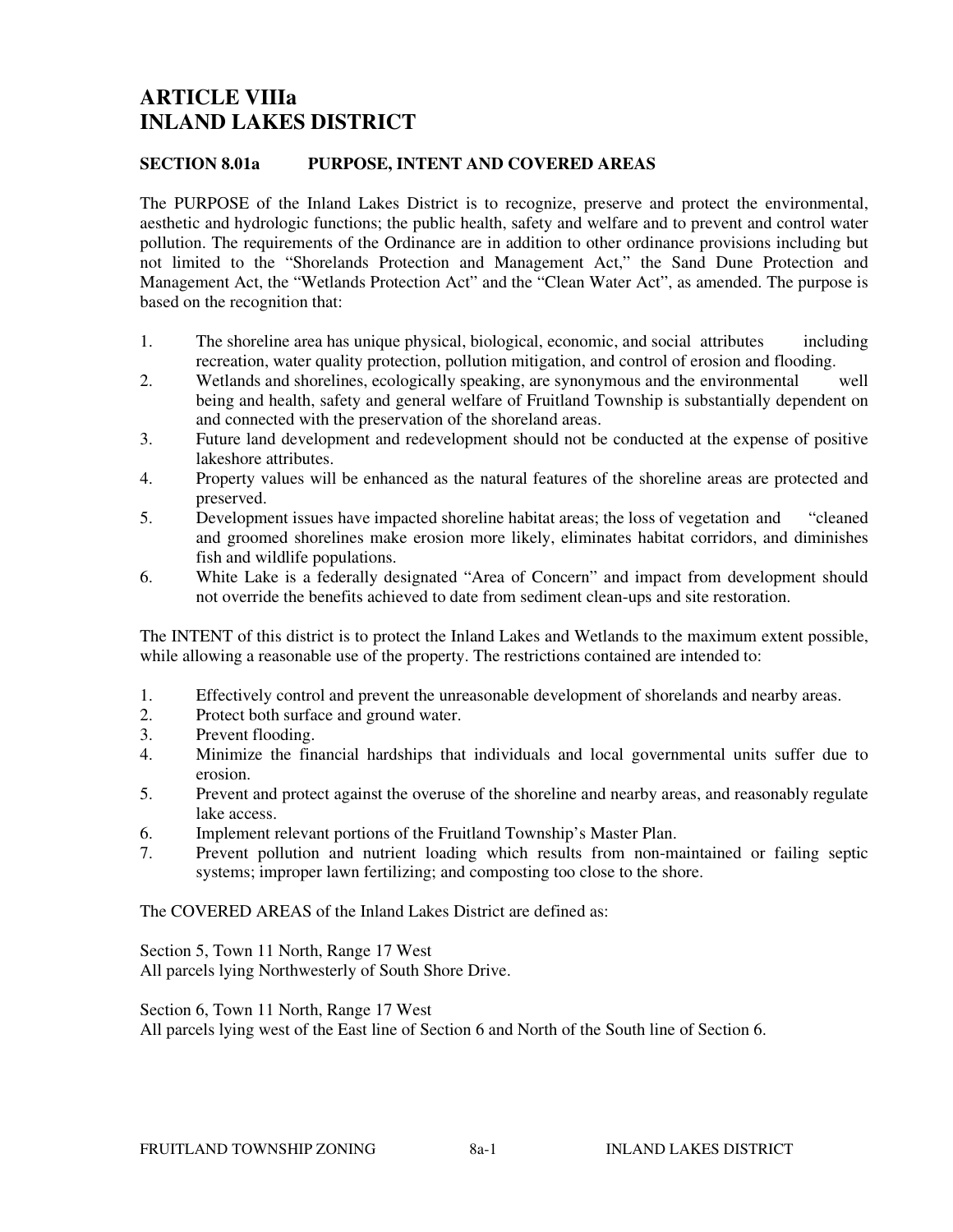Section 7, Town 11 North, Range 17 West All parcels lying Northwesterly and Northerly of South Shore Drive.

Section 12, Town 11 North, Range 18 West All parcels lying Northerly and Northwesterly of South Shore Drive and Northerly and Easterly of Murray except the Waterfront Marine District.

Section 11, Town 11 North, Range 18 West All parcels lying Easterly of Murray Road.

Section 2, Town 11 North, Range 18 West All parcels lying Easterly of Murray Road and North of Dock Road and North of the walkway West of Dock Road.

Section 19, Town 11 North, Range 17 West All parcels in Government Lots 2, 3 and 4 contiguous to Duck Lake.

Section 24, Town 11 North, Range 18 West

All parcels in Government Lots 1 and 2 contiguous to Duck Lake. Except that part lying North of the Channel connecting Duck Lake to Lake Michigan.

## **SECTION 8.02a SITE DEVELOPMENT STANDARDS**

No main building or principal structure, nor enlargement of any main building or principal structure, shall be hereafter erected unless the following requirements are met and maintained in connection with such building, structure, or enlargement.

| <b>Front Yard Setback</b>                   | <b>Residential Uses</b>                                | One-hundred (100) feet on arterial streets and fifty<br>(50) feet on residential streets or less if the average<br>setback requirements apply. See General Provisions<br>(Average Setback Lines).<br>For corner lots, the side setback facing the street<br>shall be fifty (50) feet. |                                                    |
|---------------------------------------------|--------------------------------------------------------|---------------------------------------------------------------------------------------------------------------------------------------------------------------------------------------------------------------------------------------------------------------------------------------|----------------------------------------------------|
|                                             | Nonresidential Uses                                    | One Hundred (100) feet.                                                                                                                                                                                                                                                               |                                                    |
| Side Yard Setback                           | <b>Residential Uses</b>                                |                                                                                                                                                                                                                                                                                       | Ten (10) feet as measured to<br>the foundation.    |
|                                             | Nonresidential Uses                                    |                                                                                                                                                                                                                                                                                       | Thirty (30) feet as measured<br>to the foundation. |
| <b>Rear Yard Setback</b>                    | See General Provisions (Average Setback Lines).        |                                                                                                                                                                                                                                                                                       |                                                    |
| <b>Maximum Building</b><br>Height           | Thirty-five (35) feet measured from the average grade. |                                                                                                                                                                                                                                                                                       |                                                    |
| Lot Coverage                                | Twenty-five $(25%)$ percent.                           |                                                                                                                                                                                                                                                                                       |                                                    |
| Minimum Lot Area<br><b>Residential Uses</b> |                                                        |                                                                                                                                                                                                                                                                                       | Thirty thousand (30,000)<br>square feet.           |
|                                             | Nonresidential Uses                                    |                                                                                                                                                                                                                                                                                       | Two $(2)$ acres.                                   |

1.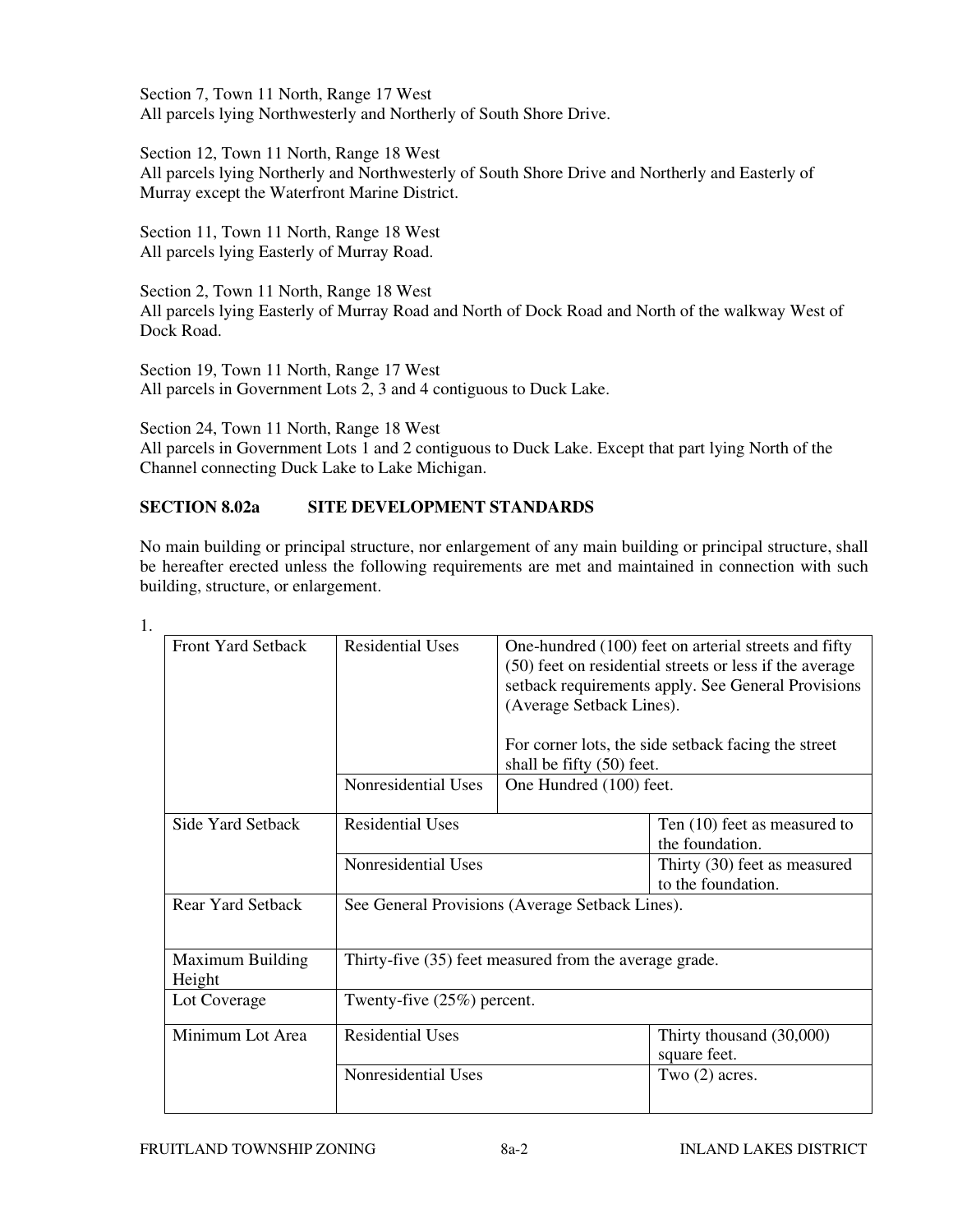| Minimum Lot Width   | <b>Residential Uses</b>                                                           | One Hundred (100) feet. |  |
|---------------------|-----------------------------------------------------------------------------------|-------------------------|--|
|                     | Nonresidential Uses                                                               | Two Hundred (200) feet. |  |
| Minimum Dwelling    | 1120 square feet GFA / 960 square feet                                            |                         |  |
| Unit Floor Area     | GFA on ground floor.                                                              |                         |  |
| Streams, Creeks and | No buildings shall be permitted within one hundred (100) feet from the            |                         |  |
| Lakes               | normal ordinary high water mark of any streams, creeks, lakes or similar          |                         |  |
|                     | bodies of water except those building allowed by setback averaging. (See          |                         |  |
|                     | Section 3.31). Also, no septic tanks, tile fields or similar waste facility shall |                         |  |
|                     | be permitted within one hundred (100) feet from the normal ordinary high          |                         |  |
|                     | water mark of any streams, creeks, lakes or similar bodies of water unless        |                         |  |
|                     | specifically mandated by the County Environmental Health Officer.                 |                         |  |

- 2. Any dwelling permitted along an inland lake shall have its lowest floor, including the basement, constructed at least four (4) feet above the ordinary high-water mark.
- 3. Historical Setback Line. A proposed building or structure may be located the same distance from a body of water as an existing principal building that has suffered either loss or removal due to casualty or demolition within one (1) year before the submission of an application for a building permit as long as such principal building is or was a lawful nonconforming building. For a demolition, the one (1) year period begins running when the demolition permit was issued. For a casualty, the one (1) year period shall run from the date of the casualty.
- 4. Site plan review and recommendation for approval by the Planning Commission is required for all Subdivisions (Plats) and Condominiums, and for Land Divisions resulting in five (5) ore more parcels.
- 5. Required Lake Frontage and Lot Width for new lots. There shall not be less than one hundred (100) feet for residential and two hundred (200) feet for non-residential of Duck Lake and White Lake frontage, as measured perpendicular or as close to perpendicular as possible to the side lot lines at the ordinary high water mark of 580.5 IGLD 1985, for each single-family dwelling, dwelling unit, cottage, any other such dwelling, lot, or parcel with lake frontage. Each lot (whether or not it has lake frontage) shall have a minimum width of one hundred (100) feet for residential and two hundred (200) feet for non-residential, which minimum lot width shall be maintained along the entire length/depth of the lot or parcel.
- 6. Application of Lake Frontage Requirement. The required lake frontage shall apply to all lots and parcels on or abutting Duck Lake and White Lake regardless of whether access to the lake or use of the lake is by common-fee, joint ownership, easement, park, single-fee ownership, condominium arrangement, association, license, lease or other such means.
- 7. Tree cutting and or removal of shore cover:
	- a. On banks facing the lake, natural vegetation should be kept where possible to help filter nutrients from ground water flowing to the lake and prevent erosion.
	- b. Selective trimming of trees and brush for a filtered view of the lake is preferred as opposed to clear-cutting within one hundred (100) feet inland of the waters edge to provide a buffer strip of deeper-rooted plants for nutrient absorption and erosion control.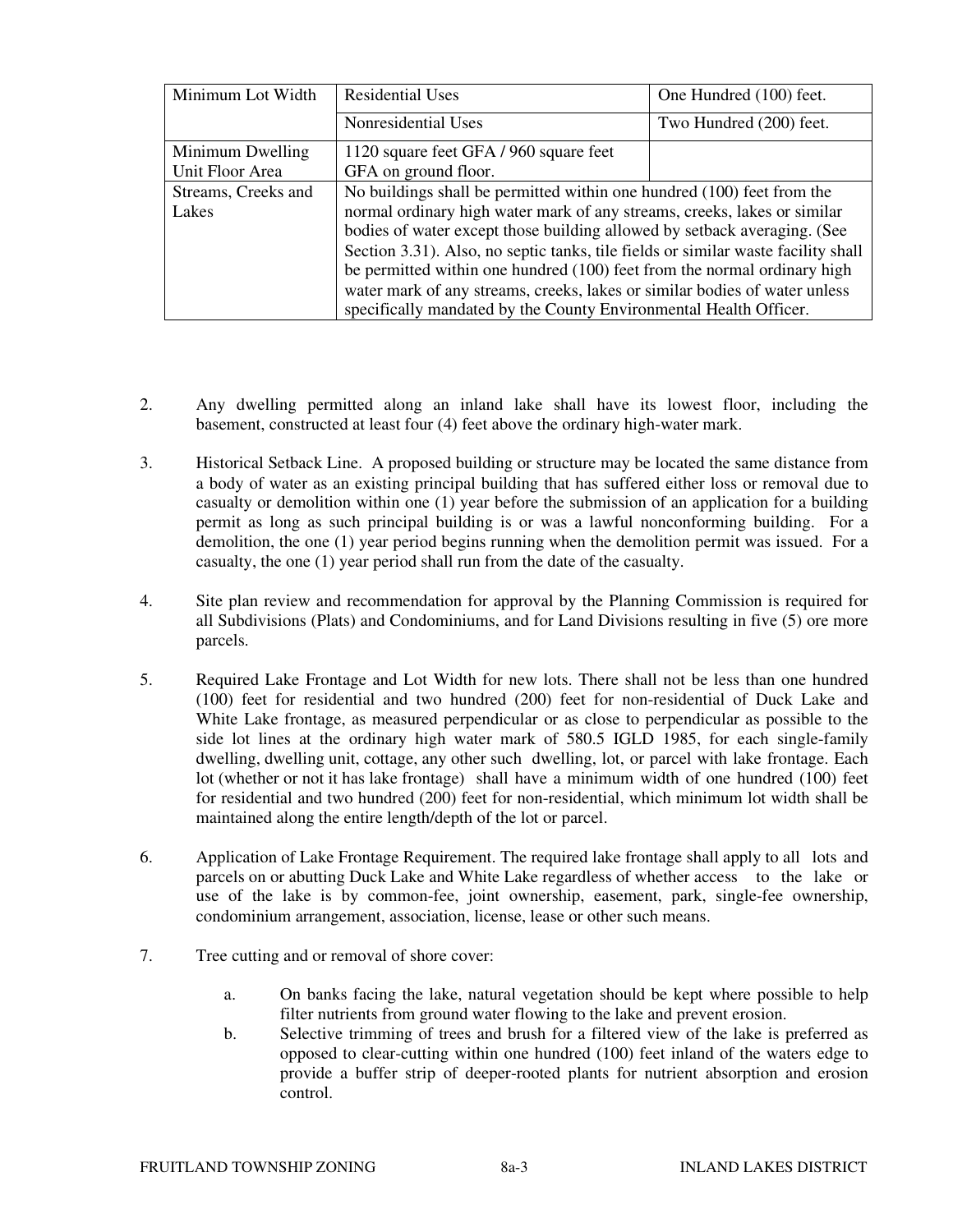- c. Natural vegetation such as trees or shrubs shall be preserved as far as practical and where removed shall be replaced with other vegetation that is equally effective in retarding runoff, preventing erosion, and preserving natural beauty.
- 8. Private streets prohibited within the Inland Lakes District.
- 9. Shared driveways. Where more than one (1) dwelling is to be constructed (and where allowed by this Ordinance), common driveway facilities shall be considered to reduce the amount of impervious surfaces and the amount of land that is disturbed.
- 10. No Open Space Planned Unit Developments allowed in this district.
- 11. No structures or buildings shall be built or installed lakeward of the bluff line except for wooden stairs and platforms which provide beach access and comply with the requirements of Michigan Law and the Department of Environmental Quality (DEQ). All such Items (including stairs and platforms) shall be approved by the Zoning Administrator.

### **SECTION 8.03a USES PERMITTED BY RIGHT**

Land and/or buildings in the Inland Lake District may be used for the following purposes as Uses Permitted by Right:

- A. Single-family dwellings.
- B. Family child care home.<br>C. Home Occupations in accurations
- Home Occupations in accordance with the General Provisions requirements of this ordinance.
- D. Accessory buildings, structures and uses, as regulated by the General Provisions requirements of this ordinance.
- E. On Site Use Wind Energy System 65 feet or less in total height.

#### **SECTION 8.04a USES PERMITTED BY SPECIAL LAND USE**

Land and/or buildings in the Inland Lake District may be used for the following purposes following review by the Planning Commission as a Special Land Use, as regulated by this ordinance.

- A. Bed and Breakfast establishments.
- B. Public parks and playgrounds.
- C. Group child care home.
- D. Any Wind Energy System which is greater than 65 feet in height.
- E. Met Tower.
- F. Historic resorts as regulated by Section 14.04 LL herein.

### **SECTION 8.05a RIPARIAN ACCESS AND WATERFRONT KEYHOLE DEVELOPMENT**

The following restrictions are intended to provide for controlled development and use of the shoreline areas in a manner which protects the character and quality of the Township's surface water and shoreline resources; and, to prevent the overcrowding and overuse of shoreline areas and water resources which may result in nuisance conditions, degradation of property values, user conflicts and undesirable impacts on the public health, safety and general welfare. Waterfront and access standards shall meet the following conditions:

A. Required Frontage. In all zoning districts there shall not be less than fifty (50) feet of lake or stream frontage, as measured along the high-water mark, per each single-family dwelling,